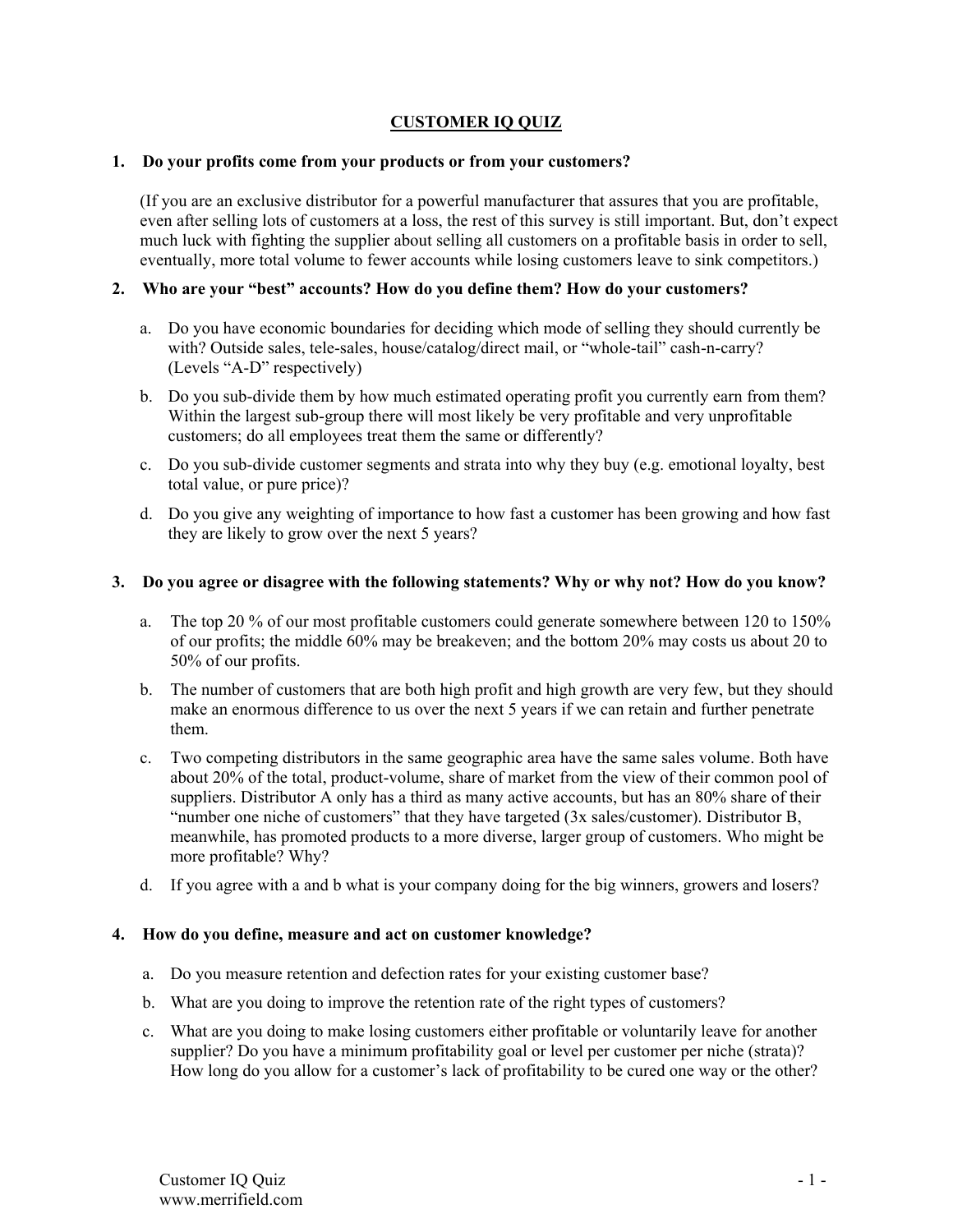- d. How do you continually research, strategize and cover as a team:
	- ♦ target accounts
	- ♦ most profitable accounts
	- $\leftrightarrow$  biggest losing accounts?
- e. Who are the 1 or 2% of the customers in your number one niche that are the most innovative, demanding customers that will do experiments with you on new, service value ideas ("learning relationships", "co-created value")? What are the experiments that you currently have underway? What is the process for how you scale the winning experiments to more customers with similar need opportunities?
- f. Are there other types of either outsourced service providers or miscellaneous goods suppliers that are common to two or more of your most profitable, progressive customers? Can you:
	- ♦ strike a marketing alliance with those suppliers for your shared customer bases
	- ♦ buy them and introduce them to the rest of your similar customers
	- ♦ or, replace them with your own in-house capability?
- g. There are two ways to estimate what your share of a customer's total volume is. How do you estimate:
	- share of traditional products sold?
	- ♦ share of expanded supplier spend? (see "f" for a broader definition of customer spend)?
- h. Do you offer special considerations for smaller, profitable accounts who are totally loyal and cooperative with you?
- i. Who are your major competitors for your target niche(s)? What competitive edges do they have over you on a niche by niche basis? You over them?
- j. What are the top 3 specific attributes of your total service proposition to your most profitable, #1 niche customers that differentiate you from your toughest competitor according to your customers' assessment? How big an edge do you have for these attributes? How sustainable are these edges?
- k. What 40% of your total marketing support expenditures deliver only 10% or less of your target customers' perceived value benefit? How are you rethinking these poorly focused expenditures?
- l. Do you guesstimate what your total market share of each customer niche is? Why? Why not?
- m. Do you make simple, approximate lifetime profit stream valuations for key accounts?
- n. Who is the customer niche manager whose full time responsibility is to answer and solve all of the questions in item #3? Does this person have profit and loss responsibility for improving the niche's total performance?
- o. What would happen to the profitability and sales revenue levels of one of your target niches if you raised your prices 1% on average across the niche?

## **5. For getting all employees to be part of the total service value improvement solution ("alignment"), do they know the answers to these questions:**

- a. Describe in detail our number one target niche of customers?
- b. Who are the five most profitable customers within that niche (by memory!)?
- c. What are the exact service metric goals to be achieved to become the best "total value" supplier to that niche?